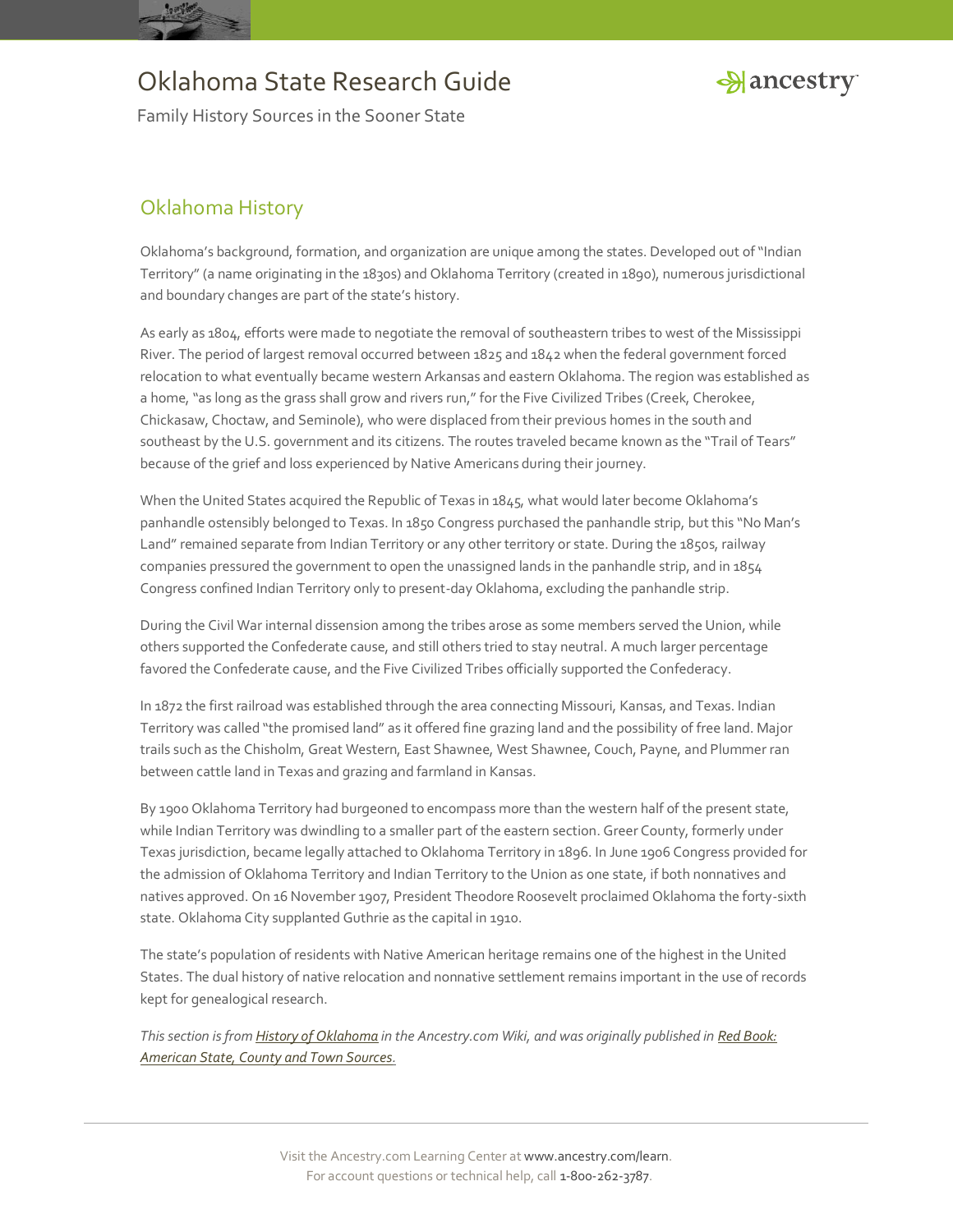



Family History Sources in the Sooner State

## State Census Records

Residents of Indian Territory other than Native Americans were enumerated in the federal census of 1860 in the schedules for "Indian Lands.

The first federal census for Oklahoma was taken in 1890, but the records were lost when the census was destroyed by fire. A special territory-sponsored census was taken in June 1890 for the seven territorial counties, including Beaver, Canadian, Cleveland, Kingfisher, Logan, Oklahoma, and Payne. The Cherokee Nation took its own censuses in 1880 and 1890. Originals are at the Indian Archives, where microfilm copies are available for sale but not for interlibrary loan.

Federal census records for Oklahoma begin in 1900, when the present-day state was divided into Oklahoma Territory and Indian Territory. The enumerations for both Oklahoma and Indian territories are on separate microfilm reels, and are enumerated in separate districts in the 1900 U.S. census on Ancestry.com. The area called "Oklahoma" includes only the Oklahoma Territory counties, Oklahoma Territory Indian Reservation, and military and naval jurisdictions. The 1900 census for Indian Territory is grouped separately in microfilm reels following the territories.

In addition, a 1907 census of Seminole County is available.

#### **Related Censuses Available on Ancestry.com:**

- [U.S., Native American Citizens and Freedmen of Five Civilized Tribes,](http://search.ancestry.com/search/db.aspx?dbid=2976)  [1895-1914](http://search.ancestry.com/search/db.aspx?dbid=2976)
- [Oklahoma, Territorial Census, 1890 and 1907](http://search.ancestry.com/search/db.aspx?dbid=8925)
- [Oklahoma Osage Tribe Roll, 1921](http://search.ancestry.com/search/db.aspx?dbid=4663)

### Oklahoma Vital Records

Statewide recording of births and deaths for Oklahoma began in October 1908, although compliance was incomplete for as long as two decades. Registration was required in 1917, but it was another ten years before 90 percent compliance was achieved.

 [Oklahoma State Department of Health:](http://www.ok.gov/health/Birth_and_Death_Certificates/index.html) Holds records of births and deaths from November 1908. For marriage records, contact the county where the marriage was registered.

#### **State Vital Records on Ancestry.com**

- [Web: Oklahoma, Oklahoman Obituary Index, 1972-2012](http://search.ancestry.com/search/db.aspx?dbid=9235)
- [Oklahoma, Select Marriages, 1870-1930](http://search.ancestry.com/search/db.aspx?dbid=60105)

| Population |           |
|------------|-----------|
| 1890       | 258,657   |
| 1900       | 790,391   |
| 1910       | 1,657,155 |
| 1920       | 2,028,283 |
| 1930       | 2,396,040 |
| 1940       | 2,336,434 |
| 1950       | 2,233,351 |
| 1960       | 2,328,284 |
| 1970       | 2,559,229 |
| 1980       | 3,025,290 |
| 1990       | 3,145,585 |
| 2000       | 3,450,654 |
| 2010       | 3,751,351 |
|            |           |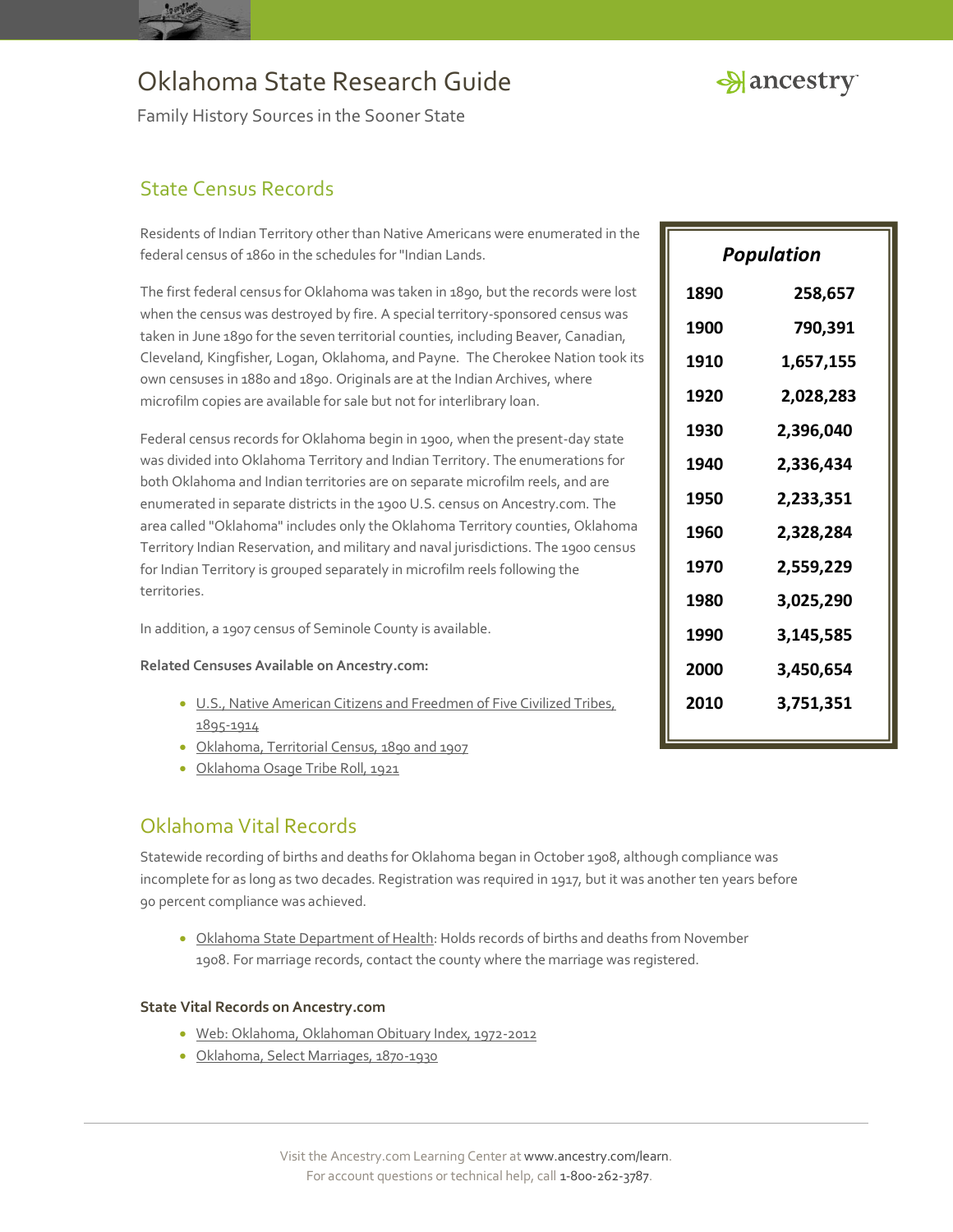



Family History Sources in the Sooner State

## Other Collections

- [Oklahoma, Naturalization Records, 1889-1991](http://search.ancestry.com/search/db.aspx?dbid=2508)
- [U.S., Citizenship Case Files in Indian Territory, 1896-1897](http://search.ancestry.com/search/db.aspx?dbid=2136)
- [Web: Oklahoma, Confederate Pension Index, 1915-1955](http://search.ancestry.com/search/db.aspx?dbid=9236)
- [U.S., Alien Draft Registrations, Selected States, 1940-1946](http://search.ancestry.com/search/db.aspx?dbid=2498)
- [U.S., Indexed Early Land Ownership and Township Plats, 1785-1898](http://search.ancestry.com/search/db.aspx?dbid=2179)
- [U.S., Native American Applications for Enrollment in Five Civilized Tribes, 1898-1914](http://search.ancestry.com/search/db.aspx?dbid=2397)
- [U.S. City Directories, 1821-1989](http://search.ancestry.com/search/db.aspx?dbid=2469) (Use the browse box in the upper right corr to determine what directories are available for your ancestor's area. If they lived in a rural area, check to see if that area was included with a larger city in the vicinity.)

## Other State Resources

The organizations listed below provide information about Oklahoma history and genealogy. In addition to these state-level resources, many counties and towns maintain important genealogical collections in local libraries, genealogical societies, or historical societies, so check for a local resource when researching.

- [Oklahoma Historical Society \(OHS\):](http://www.okhistory.org/) See th[e genealogical resources page](http://www.okhistory.org/research/genealogy) for an overview of the extensive collections in the OHS Research Center.
- [Oklahoma State Archives:](http://www.odl.state.ok.us/oar/archives/index.htm) Th[e Collections](http://www.odl.state.ok.us/oar/archives/collections.htm) page contains a list of resources that are helpful to genealogists and researchers.
- [Oklahoma State Library](http://www.odl.state.ok.us/)
- [Oklahoma Genealogical Society](http://www.okgensoc.org/)
- [Oklahoma GenWeb](http://okgenweb.org/)
- [University of Oklahoma Digital Collections](http://digital.libraries.ou.edu/)
- [The National Archives at Fort Worth:](http://www.archives.gov/fort-worth/) This facility maintains records from Federal agencies and courts in Oklahoma, including census, military, court, naturalization, and immigration records.
- **[Bureau of Land Management \(BLM\) General Land Office Records:](http://www.glorecords.blm.gov/) The BLM administers Federal** Land for public land states including Oklahoma, and maintains records of land patents which granted land from the Federal Government to individuals. Use the Land Patent Search to locate land grants by name. Many record images are available on the web site. See the FAQ for more information on how to locate and use land patents.

### Help and Advice

- [Oklahoma Family History Research](http://www.ancestry.com/wiki/index.php?title=Oklahoma_Family_History_Research)
- [Counties of Oklahoma](http://www.ancestry.com/wiki/index.php?title=Counties_of_Oklahoma)

**View all Oklahoma collections on Ancestry.com**